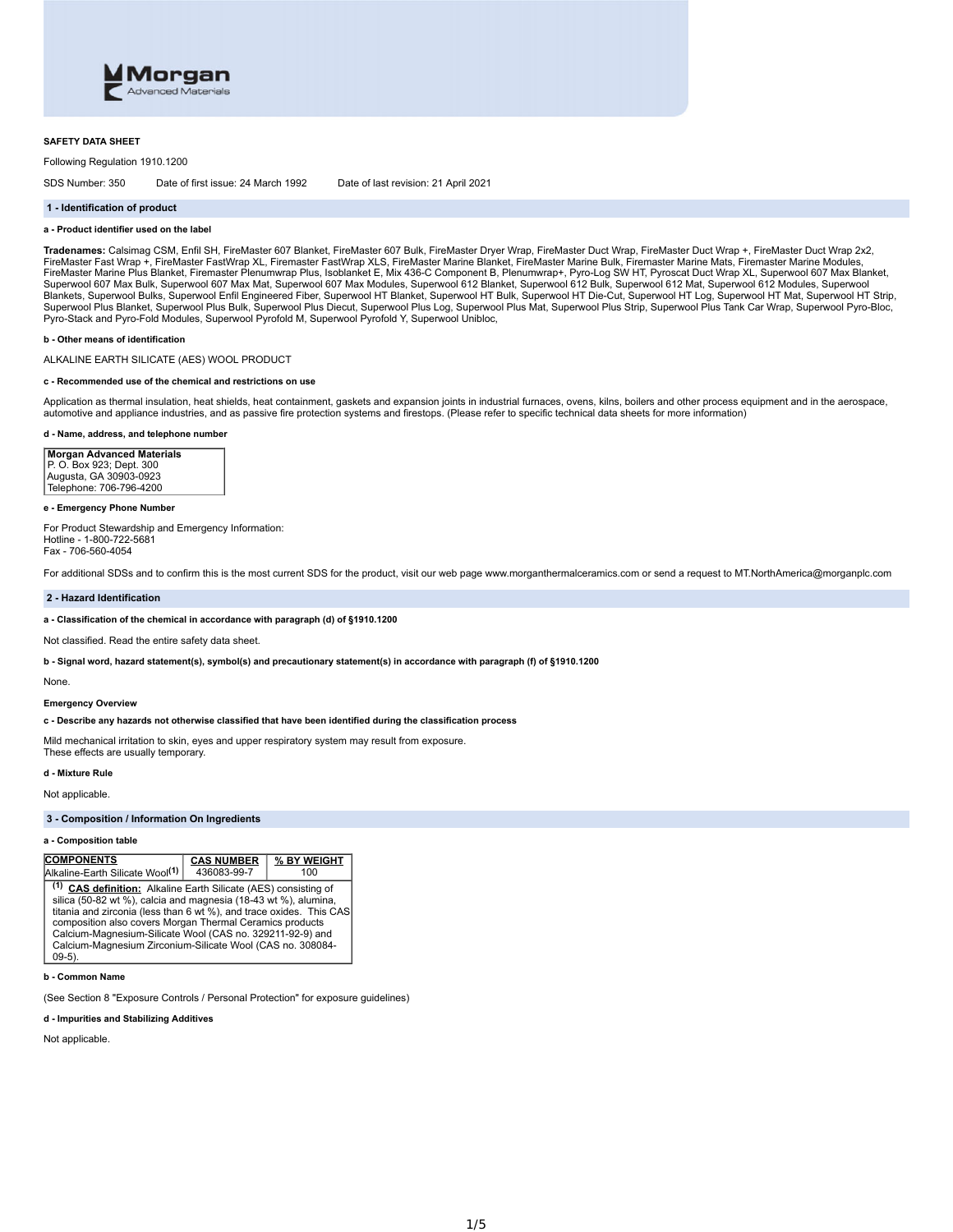# **4 - First-Aid measures**

a - Description of necessary measures, subdivided according to the different routes of exposure, i.e., inhalation, skin and eye contact, and ingestion

### **Eyes**

If eyes become irritated, flush immediately with large amounts of lukewarm water for at least 15 minutes. Eyelids should be held away from the eyeball to ensure thorough rinsing. Do not rub eyes.

### **Skin**

If skin becomes irritated, remove soiled clothing. Do not rub or scratch exposed skin. Wash area of contact thoroughly with soap and water. Using a skin cream or lotion after washing may be helpful.

### **Respiratory Tract**

If respiratory tract irritation develops, move the person to a dust free location. See Section 8 for additional measures to reduce or eliminate exposure.

# **Gastrointestinal**

If gastrointestinal tract irritation develops, move the person to a dust free environment.

**c - Indication of immediate medical attention and special treatment needed, if necessary**

# **5 - Fire-fighting measures**

**a - Suitable (and unsuitable) extinguishing media and**

Use extinguishing media suitable for type of surrounding fire

**c - Special Protective Equipment and Precautions for Firefighters**

NFPA Codes: Flammability: 0 Health: 1 Reactivity: 0 Special: 0

**b - Specific hazards arising from the chemical (e.g., nature of any hazardous combustion products):**

None

# **6 - Accidental Release Measures**

### **a - Personal precautions, protective equipment, and emergency procedures**

Minimize airborne dust. Compressed air or dry sweeping should not be used for cleaning. See Section 8 "Exposure Controls / Personal Protection" for exposure guidelines.

### **b - Methods and materials for containment and cleaning up**

Pick up large pieces and dispose in a closed container. Follow precaution stated in above section for clean up

### **7 - Handling and storage**

### **a - Precautions for safe handling**

Limit the use of power tools unless in conjunction with local exhaust. Use hand tools whenever possible. Frequently clean the work area with HEPA filtered vacuum or wet sweeping to minimize<br>the accumulation of debris. Do n

**b - Conditions for safe storage, including any incompatibilities**

Store in a manner to minimize airborne dust.

### **c - empty containers**

Product packaging may contain residue. Do not reuse.

# **8 - Risk Management Measures / Exposures Controls / Personal Protection**

a - OSHA permissible exposure limit (PEL), American Conference of Governmental Industrial Hygienists (ACGIH) Threshold Limit Value (TLV), and any other exposure limit used or recommended by **the chemical manufacturer, importer, or employer preparing the safety data sheet, where available**

| <b>EXPOSURE GUIDELINES</b>                                                                                                                                                                                                                                                                                                                                                                                                                              |                 |                  |                              |  |  |
|---------------------------------------------------------------------------------------------------------------------------------------------------------------------------------------------------------------------------------------------------------------------------------------------------------------------------------------------------------------------------------------------------------------------------------------------------------|-----------------|------------------|------------------------------|--|--|
| <b>MAJOR COMPONENT</b>                                                                                                                                                                                                                                                                                                                                                                                                                                  | <b>OSHA PEL</b> | <b>ACGIHTLV</b>  | <b>MANUFACTURER'S</b><br>REG |  |  |
| Alkaline-Earth Silicate Wool None Established                                                                                                                                                                                                                                                                                                                                                                                                           |                 | None Established | 1 f/cc. 8-hr TWA             |  |  |
| <u> OTHER_OCCUPATIONAL_EXPOSURE_LEVELS_(OEL)</u><br>Industrial hygiene standards and occupational exposure limits vary between countries and local<br>iurisdictions. Check which exposure levels apply to your facility and comply with local regulations. If no<br>requiatory dust or other standards apply, a qualified industrial hygienist can assist with a specific<br>workplace evaluation including recommendations for respiratory protection. |                 |                  |                              |  |  |

# **b - Appropriate Engineering Controls**

Use engineering controls such as local exhaust ventilation, point of generation dust collection, down draft work stations, emission controlling tool designs and materials handling equipment designed to minimize airborne fiber emissions.

#### **c - Individual protection measures, such as personal protective equipment**

# **PPE -Skin**

Wear personal protective equipment (e.g gloves), as necessary to prevent skin irritation. Washable or disposable clothing may be used. If possible, do not take unwashed clothing home. If soiled work clothing must be taken home, employees should be informed on best practices to minimize non-work dust exposure (e.g., vacuum clothes before leaving the work area, wash work clothing separately, and rinse washer before washing other household clothes.

# **PPE -Eye**

As necessary, wear goggles or safety glasses with side shields.

### **PPE – Respiratory**

When engineering and/or administrative controls are insufficient to maintain workplace concentrations below the appropriate REG/PEL/REL, the use of appropriate respiratory protection, pursuant to the requirements of OSHA Standards 29 CFR 1910.134 and 29 CFR 1926.103, is recommended. A NIOSH certified respirator with a filter efficiency of at least 95% should be used.<br>The 95% filter efficiency recommenda how much filter leakage can be accepted and the concentration of airborne contaminants. Other factors to consider are the NIOSH filter series N, R or P. (N) Not resistant to oil, (R) Resistant to oil and (P) oil Proof. These recommendations are not designed to limit informed choices, provided that respiratory protection decisions comply with 29 CFR 1910.134. The evaluation of<br>workplace hazards and the identificatio

You may also refer to health and safety information on the HTIW Coalition website [www.HTIWCoalition.org](http://www.htiwcoalition.org/)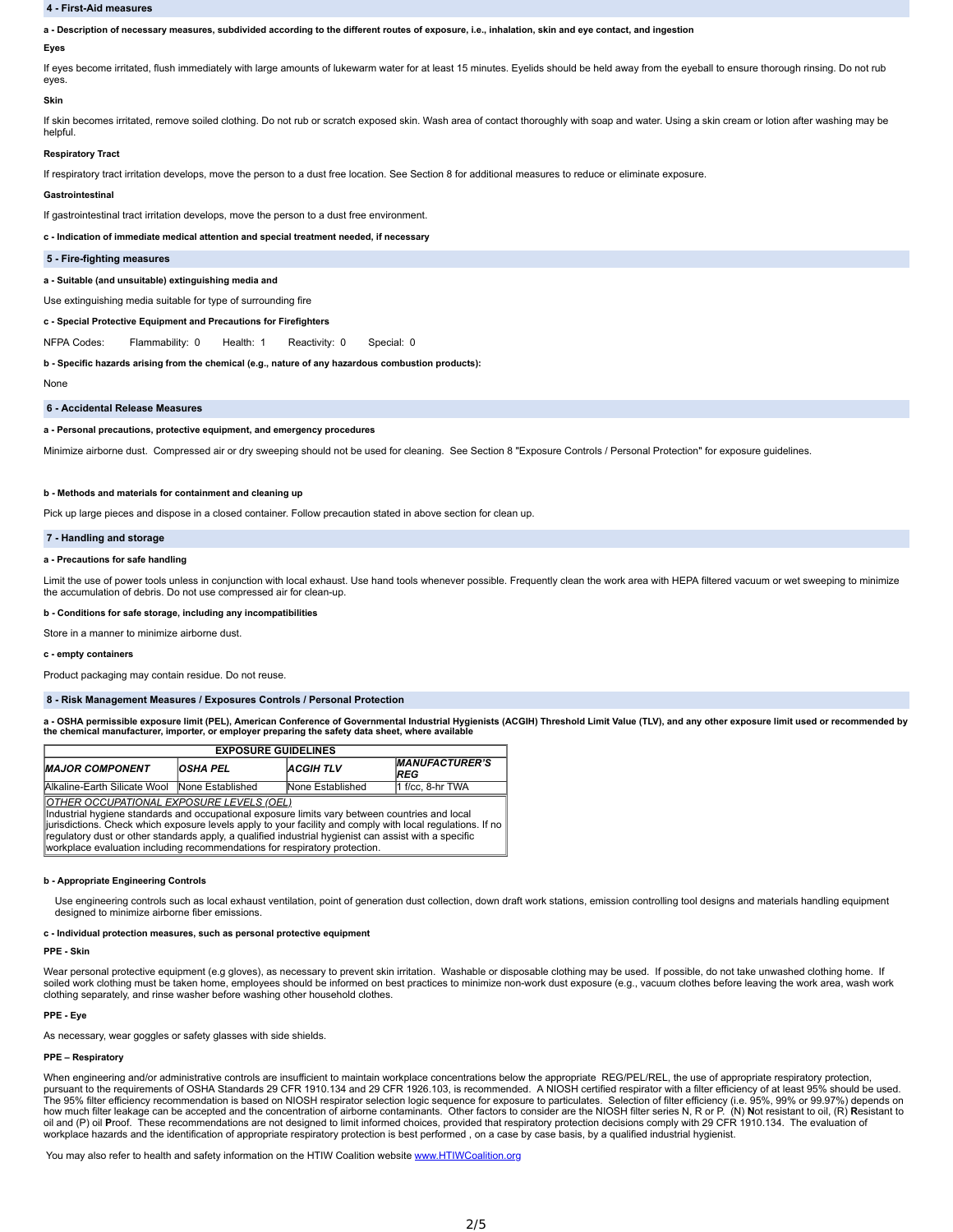| 9 - Physical and chemical properties             |                                                     |
|--------------------------------------------------|-----------------------------------------------------|
| a - Appearance                                   | White odorless material with a wool type appearance |
| b -Odor                                          | Not applicable                                      |
| c - Odor Threshold                               | Not applicable                                      |
| e-pH                                             | Not applicable                                      |
| d - Melting Point                                | 1275 - 1300°C (2327 - 2372°F)                       |
| f- Initial Boiling Point/Range                   | Not applicable                                      |
| g-Flashpoint                                     | Not applicable                                      |
| h - Evaporation Rate                             | Not applicable                                      |
| i - Flammability                                 | Not applicable                                      |
| j - Upper/Lower Flammability or Explosive Limits | Not applicable                                      |
| <b>k-VAPOR PRESSURE</b>                          | Not applicable                                      |
| <b>I - VAPOR DENSITY</b>                         | Not applicable                                      |
| m - Solubility                                   | Less than 1 mg/litre                                |
| n - Relative Density                             | $2.5 - 3.0$                                         |
| o - Partition Coefficient: n-Octanol/water       | Not applicable                                      |
| p - Auto-ignition temperature                    | Not applicable                                      |
| q - Decomposition Temperature                    | Not applicable                                      |
| r - Viscosity                                    | Not applicable                                      |

**a - Reactivity**

**10 - Stability and Reactivity**

#### **b - Chemical Stability**

This is a stable material.

# **c - Possibility of Hazardous Reaction**

Not applicable.

**d - Conditions to Avoid**

Please refer to handling and storage advise in Section 7.

### **e - Incompatible Materials**

Avoid contact with strong acids

# **f - Hazardous decomposition products**

None

# **11 - Toxicological information**

# **a - TOXICOKINETICS, METABOLISM AND DISTRIBUTION**

### **b - Acute Toxicity**

### IRRITANT PROPERTIES

Superwool fibers are negative when tested using approved methods (Directive 67/548/EEC, Annex 5, Method B4). Like all man-made mineral fibers and some natural fibers, fibers contained in this product can produce a mild mechanical irritation resulting in temporary itching or rarely, in some sensitive individuals, in a slight temporary reddening. Unlike other irritant reactions, this is not the result of allergy or chemical skin damage but is caused by mechanical effects.

# **c - Epidemiology**

**d - Toxicology**

Fibers contained in the products listed in the title have been designed to be rapidly cleared from lung tissue. This low biopersistence has been confirmed in many studies on AES using EU<br>protocol ECB/TM/27(rev 7). When inh Fibers with the same ability to persist in tissue do not produce tumors when injected into the peritoneal cavity of rats.

# **International Agency for Research on Cancer and National Toxicology Program**

Not applicable.

# **12 - Ecological information**

# **a - Ecotoxicity (aquatic and terrestrial, where available)**

These products are not reported to have any ecotoxicity effects.

# **c - Bioaccumulative potential**

No bioaccumulative potential.

# **d - Mobility in soil**

No mobility in soil.

# **e - Other adverse effects (such as hazardous to the ozone layer**

No adverse effects of this material on the environment are anticipated.

# **13 - Disposal Considerations**

# **Waste Management and Disposal**

Unless wetted, such a waste is normally dusty and should therefore be properly sealed in containers for disposal. At some authorized disposal sites dusty waste may be treated differently, in order to ensure that they are dealt with promptly and to avoid them being windblown. Check for any national and/or regional regulations which may apply.

# **Additional information**

This product, as manufactured, is not classified as a listed or characteristic hazardous waste according to U. S. Federal regulations (40 CFR 261). Any processing, use, alteration or chemical additions to the product, as purchased, may alter the disposal requirements. Under U. S. Federal regulations, it is the waste generator's responsibility to properly characterize a waste material, to<br>determine if it is a "h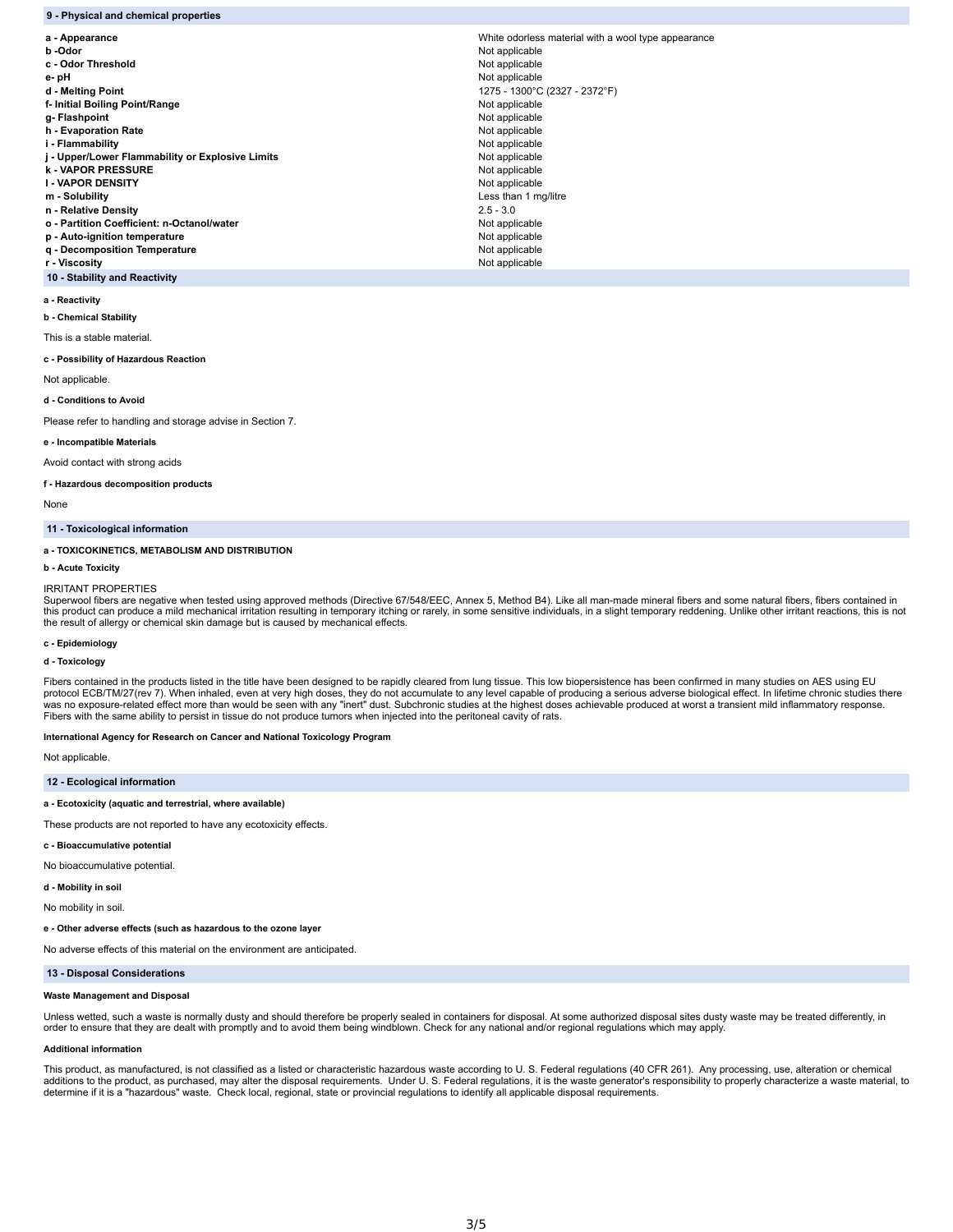# **14 - Transport information**

### **a - UN number.**

Hazard Class: Not Regulated United Nations (UN) Number: Not Applicable Labels: Not Applicable North America (NA) Number: Not Applicable Placards: Not Applicable Bill of Lading: Product Name

**b - UN proper shipping name**

Not applicable.

**c - Transport hazard class(es)**

Not applicable.

**d - Packing group, if applicable**

Not applicable.

**e - Environmental hazards (e.g., Marine pollutant (Yes/No))**

No.

**f - Transport in bulk (according to Annex II of MARPOL 73/78 and the IBC Code)**

Not regulated.

g - Special precautions which a user needs to be aware of, or needs to comply with, in connection with transport or conveyance either within or outside their premises

Not applicable.

# **International**

INTERNATIONAL Canadian TDG Hazard Class & PIN: Not regulated Not classified as dangerous goods under ADR (road), RID (train), IATA (air) or IMDG (ship).

# **15 - Regulatory information**

# **15.1 - United States Regulations**

**UNITED STATES REGULATIONS SARA Title III:**This product does not contain any substances reportable under Sections 302, 304, 313 (40 CFR 372). Sections 311 and 312 apply.

**OSHA:** Comply with Hazard Communication Standards 29 CFR 1910.1200 and 29 CFR 1926.59 and Respiratory Protection Standards 29 CFR 1910.134 and 29 CFR 1926.103.

**TSCA:**AES wools have been assigned several CAS numbers; however, as "article", they are not

required to be listed on the TSCA inventory. **CERCLA:**AES wool contains fibers with an average diameter greater than one micron and thus is not

considered a CERCLA hazardous substance. **CAA:** AES wool contains fibers with an average diameter greater than one micron and thus is not

considered a hazardous air pollutant. **States:** AES wools are not known to be regulated by any State. If in doubt, contact your local regulatory agency.

# **15.2 - International Regulations**

**Canada WHMIS:** No Canadian Workplace Hazardous Materials Information System categories apply to this product.

Canadian EPA: All substances in this product are listed, as required, on the Domestic Substance List (DSL).<br>European Union: These products are exonerated from any carcinogenic classification in the countries of the Europea Directive 97/69/EC.